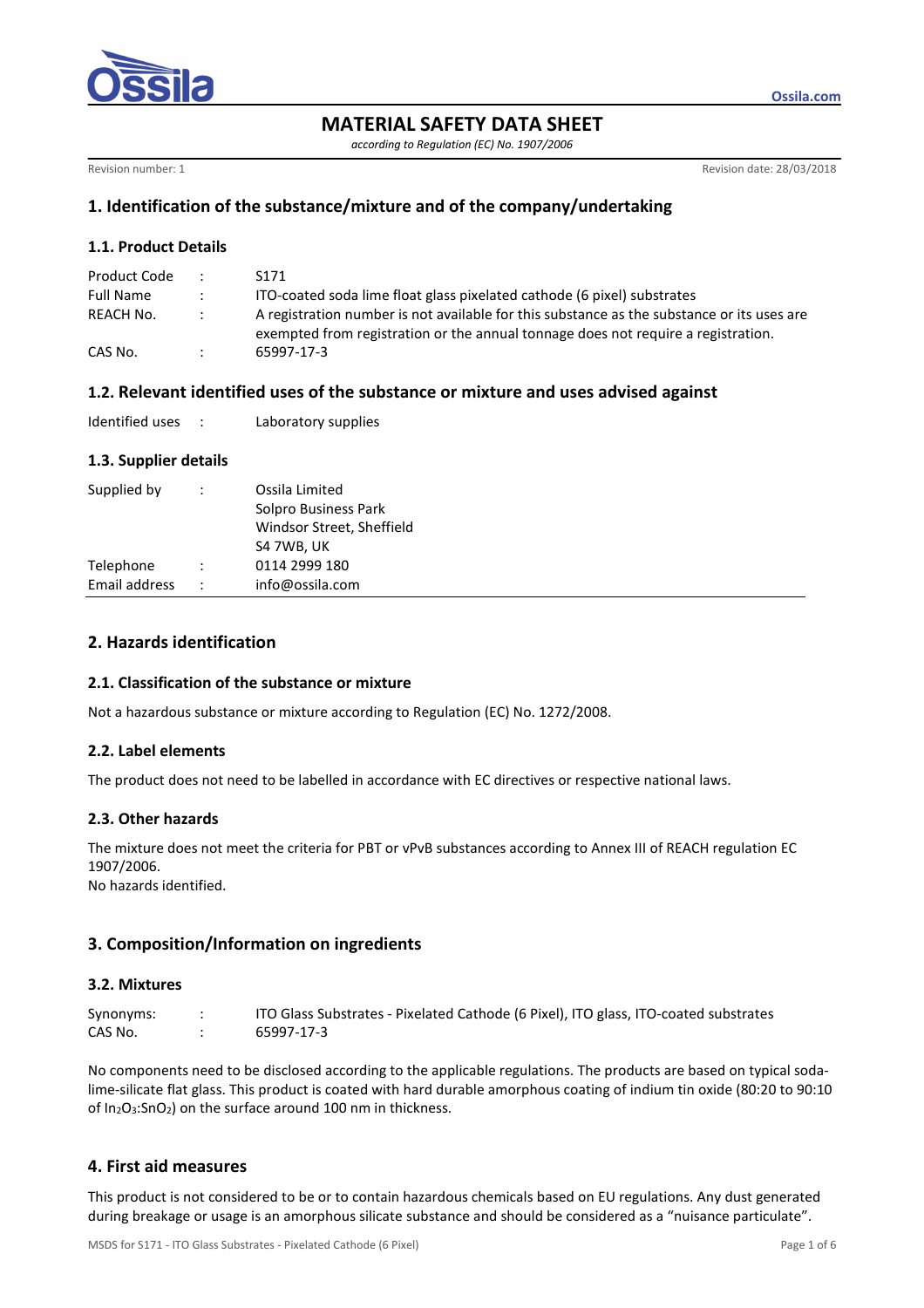### **4.1. Description of first aid measures**

## **After Inhalation Glass dust:** Remove person to fresh air and seek medical attention.

**After skin contact Glass dust:** Wash with soap and water. Do not rub. **Glass:** If laceration occurs seek first aid or medical attention for cuts and bleeding.

#### **After eye contact**

**Glass dust:** Flush with copious amounts of water and seek medical attention. **Glass:** Rinse with water and seek medical attention

**After Ingestion**  Seek medical attention

#### **4.2. Most important symptoms and effects, both acute and delayed**

The most important known symptoms and effects are described in section 11.

#### **4.3. Indication of any immediate medical attention and special treatment needed**

No data available.

### **5. Fire fighting**

#### **5.1. Extinguishing media**

The product is not classified as flammable or combustible under Directives 67/548 / EEC and Regulation EC No. 1272/2008.

#### **5.2. Special hazards arising from the substance of mixture**

**Hazardous decomposition products:** tin/tin oxides, indium/indium oxides

#### **5.3. Advice for firefighters**

Wear a self-contained breathing apparatus if necessary. During a fire, irritating and highly toxic gases and vapours may be generated by thermal decomposition.

#### **6. Accidental release measures**

#### **6.1. Personal precautions, protective equipment and emergency procedures**

Wear personal protective equipment (section 8).

#### **6.2. Environmental precautions**

Not considered a hazardous waste. Recycle broken glass wherever appropriate facilities exist.

#### **6.3. Containment and cleaning**

Sweep up and shovel. Keep in suitable, closed containers for disposal.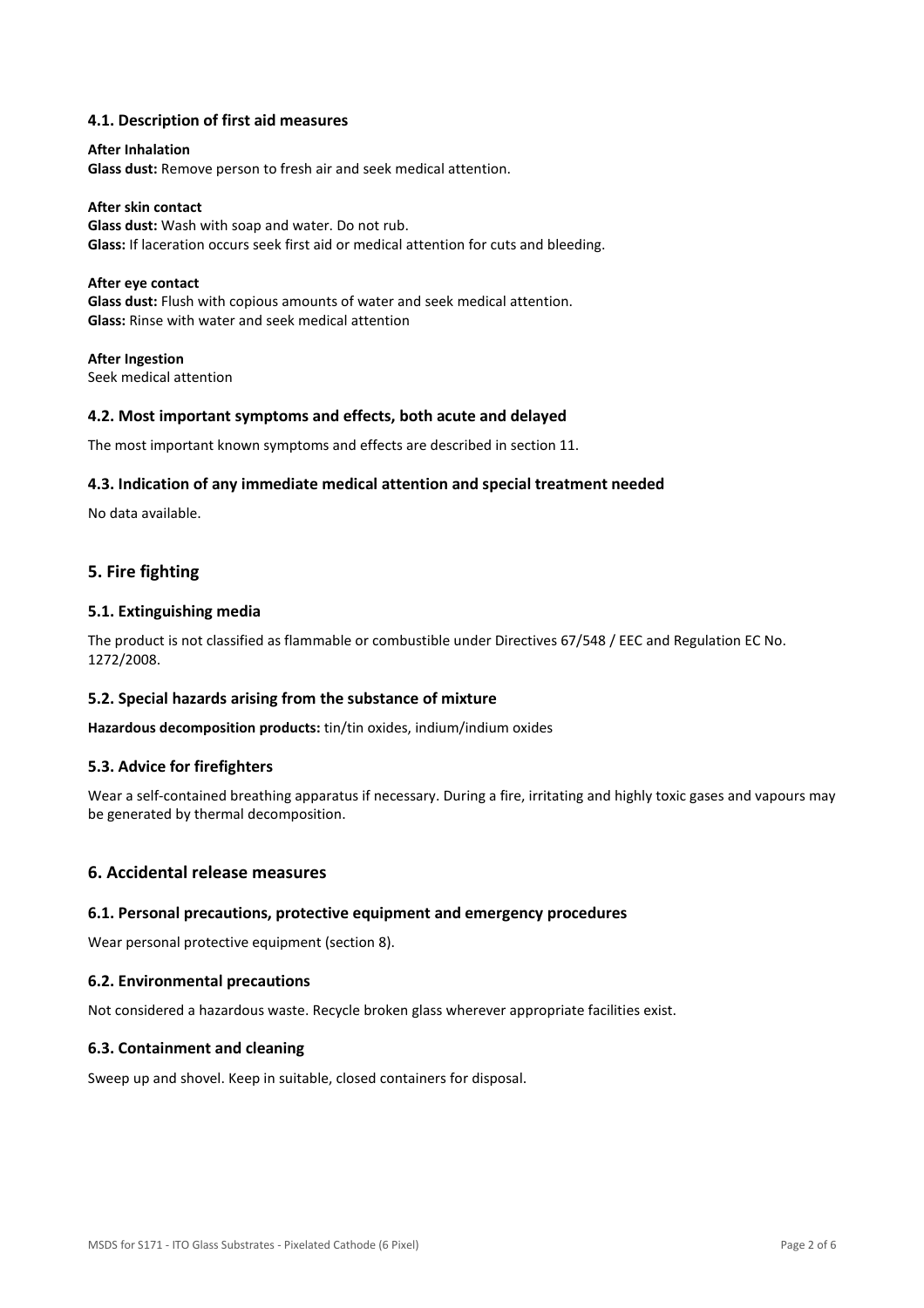## **7. Handling and storage**

### **7.1. Precautions for safe handling**

Use proper material handling to avoid accidental breakage. Ensure product is handled with suitable personal protective equipment to avoid lacerations. Avoid formation of dust. Provide exhaust ventilation in places where dust is formed.

#### **7.2. Conditions for safe storage, including any incompatibilities**

Store in a cool, dry and well-ventilated place protected against breaking, failing, impact and vibrations.

#### **7.3. Specific end uses**

Use in laboratories.

## **8. Exposure controls / Personal protection**

#### **8.1. Control parameters**

#### **Exposure limit sources**

UK – EH40 Workplace Exposure Limits (WEL).

#### **Components with workplace control parameters**

The product in its normal state and under normal use does not result in the release of hazardous dusts. Operations such as cutting, grinding or breaking may result in the release of airborne dust which may present a health hazard.

| CAS#       | <b>Control parameters</b>                                                                                                                                                                                                                                                                         |  |
|------------|---------------------------------------------------------------------------------------------------------------------------------------------------------------------------------------------------------------------------------------------------------------------------------------------------|--|
| 1312-43-2  | $\vert$ 0.1 mg/m <sup>3</sup> (TWA); 0.3 mg/m <sup>3</sup> (STEL)                                                                                                                                                                                                                                 |  |
| 18282-10-5 | 2 mg/m <sup>3</sup> (TWA); 4 mg/m <sup>3</sup> (STEL)                                                                                                                                                                                                                                             |  |
| 65997-17-3 | Inhalable: 6 mg/m <sup>3</sup> (TWA); Respirable: 2.4 mg/m <sup>3</sup> (TWA)                                                                                                                                                                                                                     |  |
|            | $\frac{1}{2}$ , and the contract of $\frac{1}{2}$ , $\frac{1}{2}$ , $\frac{1}{2}$ , $\frac{1}{2}$ , $\frac{1}{2}$ , $\frac{1}{2}$ , $\frac{1}{2}$ , $\frac{1}{2}$ , $\frac{1}{2}$ , $\frac{1}{2}$ , $\frac{1}{2}$ , $\frac{1}{2}$ , $\frac{1}{2}$ , $\frac{1}{2}$ , $\frac{1}{2}$ , $\frac{1}{2}$ |  |

TWA - time weighted average; STEL - Short Term Exposure Limit.

Inhalable – airborne material that enters the nose and mouth during breathing available for deposition anywhere in the respiratory tract. Respirable – airborne material that penetrates to the lower gas exchange region of the lung.

#### **Biological occupational exposure limits**

This product does not contain any hazardous materials with biological limits.

#### **8.2. Exposure controls**

The greatest risk in the handling and storage of glass is through laceration. Appropriate precautions to prevent the risk of this should be taken. Cutting activities should be carried out using appropriate personal protective equipment and local engineering controls to reduce the risk of nuisance dusts.

#### **Engineering measures**

Handle in accordance with good industrial engineering/laboratory practices for hygiene and safety. Ensure eyewash stations and safety showers are close to the laboratory workstation. Ensure good general ventilation or local exhaust extraction is present where cutting or grinding activities are carried out.

#### **Personal protective equipment**

**Eyes:** Wear safety glasses with side-shields conforming to appropriate government standards such as NOISH (US) or EN166 (EU).

**Skin**: Glass handlers' cuffs, chaps and apron should be worn as required when cutting or grinding.

**Hands:** Anti-lacerative gloves recommended when cutting or grinding.

**Clothing:** The type of equipment should be appropriate for the concentration and amount of substance used.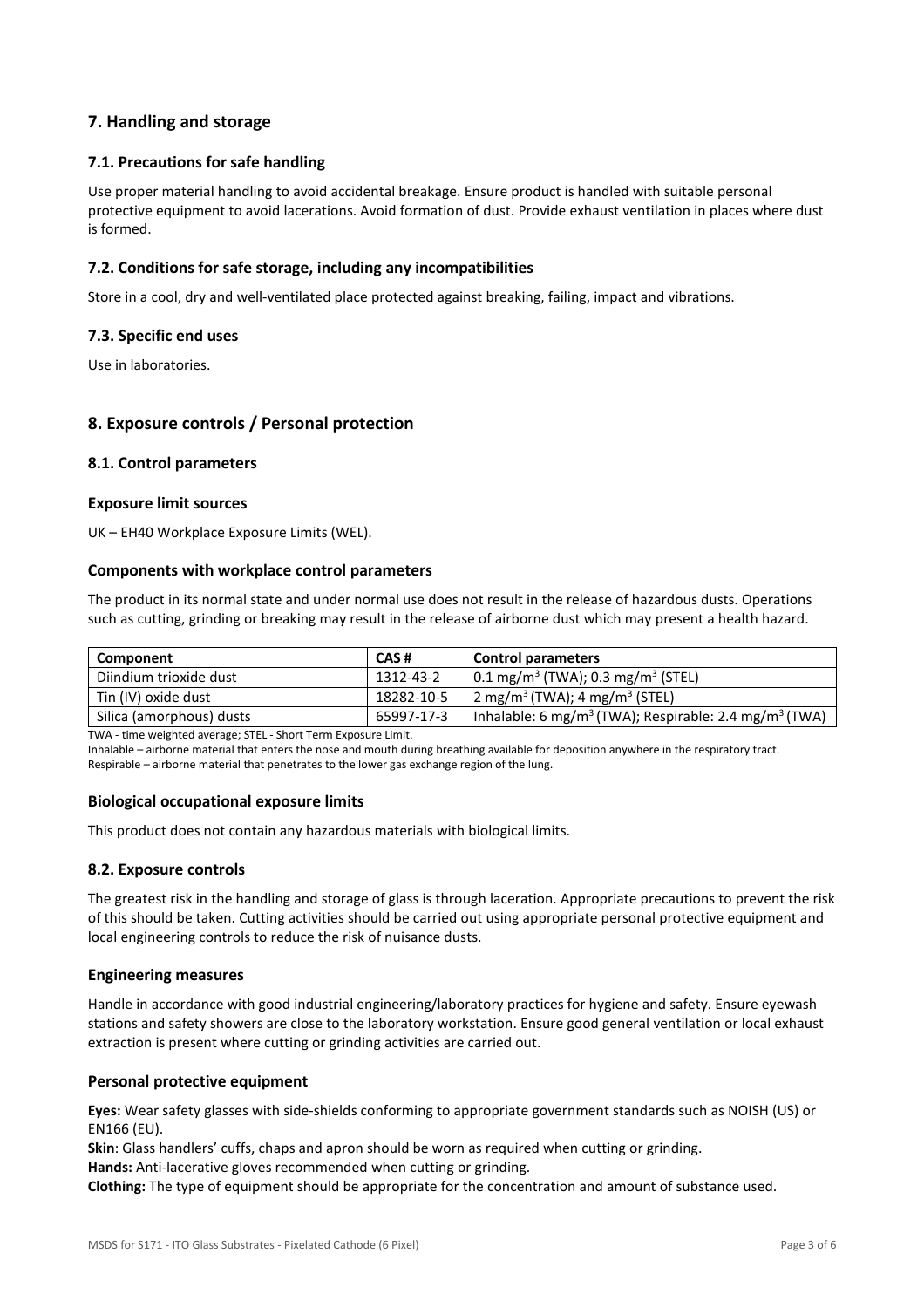**Respirators:** Respiratory protection is not required under normal use where there are no cutting or grinding operations that may generate dust. Where protection from nuisance dusts is needed, use type N95 (US) or type P1 (EN 143) dust masks or those approved under appropriate government standards such as NIOSH (US) or CEN (EU).

## **9. Physical and chemical properties**

### **9.1. Information on basic physical and chemical properties**

| (Semi)transparent, patterned solid |
|------------------------------------|
| No data available                  |
| No data available                  |
| No data available                  |
| No data available                  |
| No data available                  |
| No data available                  |
| No data available                  |
| No data available                  |
| No data available                  |
| No data available                  |
| No data available                  |
| No data available                  |
| No data available                  |
| No data available                  |
| No data available                  |
| No data available                  |
| No data available                  |
| No data available                  |
| No data available                  |
|                                    |

#### **9.2. Other safety information**

No data available.

## **10. Stability and reactivity**

#### **10.1 Reactivity**

No data available.

## **10.2. Chemical stability**

Stable under normal temperatures and pressures under recommended storage conditions.

#### **10.3. Possibility of hazardous reactions**

No data available.

#### **10.4. Conditions to avoid**

No data available.

### **10.5. Incompatible materials**

No data available.

#### **10.6. Hazardous decomposition products**

No known hazardous decomposition products.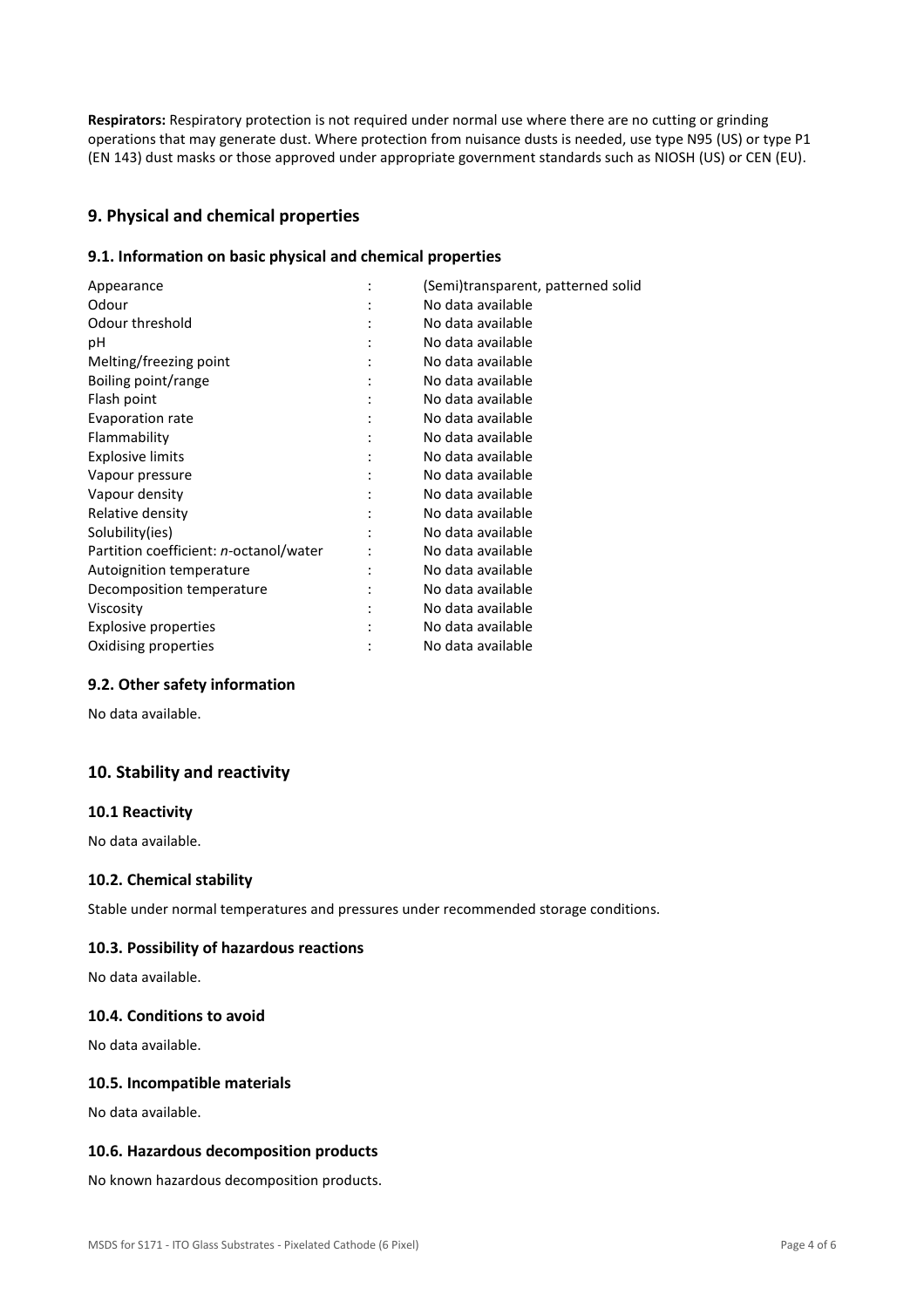## **11. Toxicological information**

### **11.1. Information on toxicological effects**

**Acute toxicity**  No data available. **Skin corrosion/irritation**  No data available. **Serious eye damage/eye irritation**  No data available. **Respiratory or skin sensitization**  No data available. **Germ cell mutagenicity**  No data available. **Carcinogenicity**  No data available. **Reproductive toxicity**  No data available. **Specific target organ toxicity - single exposure**  No data available. **Specific target organ toxicity - repeated exposure**  No data available. **Aspiration hazard**  No data available. **Routes of exposure**  Eye contact, ingestion, inhalation, skin contact. **Signs and Symptoms of Exposure**  No data available.

To the best of our knowledge, the chemical, physical, and toxicological properties have not been thoroughly investigated.

## **12. Ecological information**

## **12.1. Toxicity**

The product is classified as nontoxic.

#### **12.2. Persistence and degradability**

Not applicable.

#### **12.3. Bioaccumulative potential**

Not applicable.

#### **12.4. Mobility in soil**

Not applicable.

#### **12.5. Results of PBT and vPvB assessment**

The product does not contain PBT or vPvB substances according to Annex XIII of REACH regulation.

#### **12.6. Other adverse effects**

No data available.